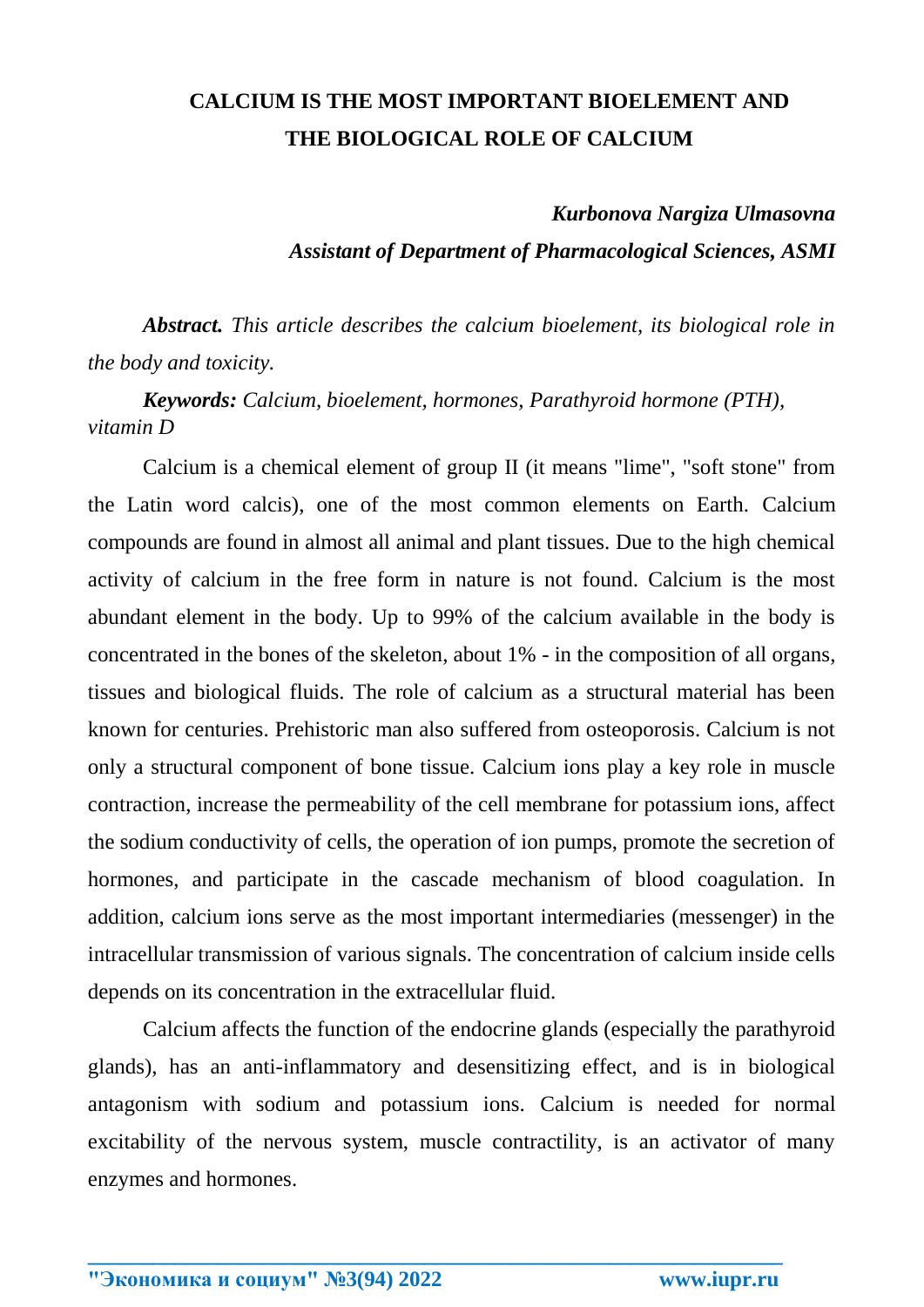Calcium is the second element in terms of involvement in various physiological and biochemical processes occurring in the body. It plays an important role in the regulation of the permeability of cell membranes, the electrogenesis of nervous and muscle tissues, in the molecular mechanism of muscle contraction, digestive and endocrine glands, in the activation of various enzymatic systems, including those providing blood coagulation, etc. In connection with the high biological activity of calcium ions in humans, in the course of evolution, a rather effective system for regulating calcium homeostasis was developed. Parathyroid hormone (PTH), calcitonin and vitamin D are the main calcium-regulating hormones. However, other hormones also affect calcium metabolism: glucocorticosteroids, thyroid hormones, growth hormone, insulin, and estrogens. In addition to the 4 organs, parathyroid glands, kidneys, intestines and bones, each of which are important in calcium homeostasis, extracellular calcium is also considered as the 4th calcium tropic hormone. One of the important physiological processes associated with the close participation of calcium ions and calcium-regulating hormones is the control of vascular tone and blood pressure. Epidemiological studies have found that calcium intake is inversely correlated with blood pressure levels. Several potential mechanisms are known to explain the effect of calcium on blood pressure levels, and are associated with changes in the secretion of calcium-regulating hormones, including PTH and parathyroid hypertensive factor. Low plasma renin, sensitivity to dietary salt, and altered calcium metabolism are predictors of a hypotensive response to calcium supplementation. The reninangiotensin-aldosterone system and calciumregulating hormones, especially vitamin D metabolites, work 4 in a coordinated way by changing the distribution of calcium between the intra- and extracellular spaces. Calcium-dependent receptors, which are isolated in the parathyroid glands (inhibit PTH secretion), vascular smooth muscle cells, cardiomyocytes, vascular endothelial cells, as well as in the parathyroid glands, kidneys, intestines, bones and perivascular adventitia nerves, play an important role in the systemic regulation of calcium homeostasis. One of the important effects of calcium-dependent receptors is the regulation of vascular tone and blood pressure, which is carried out through the

**\_\_\_\_\_\_\_\_\_\_\_\_\_\_\_\_\_\_\_\_\_\_\_\_\_\_\_\_\_\_\_\_\_\_\_\_\_\_\_\_\_\_\_\_\_\_\_\_\_\_\_\_\_\_\_\_\_\_\_\_\_\_\_\_**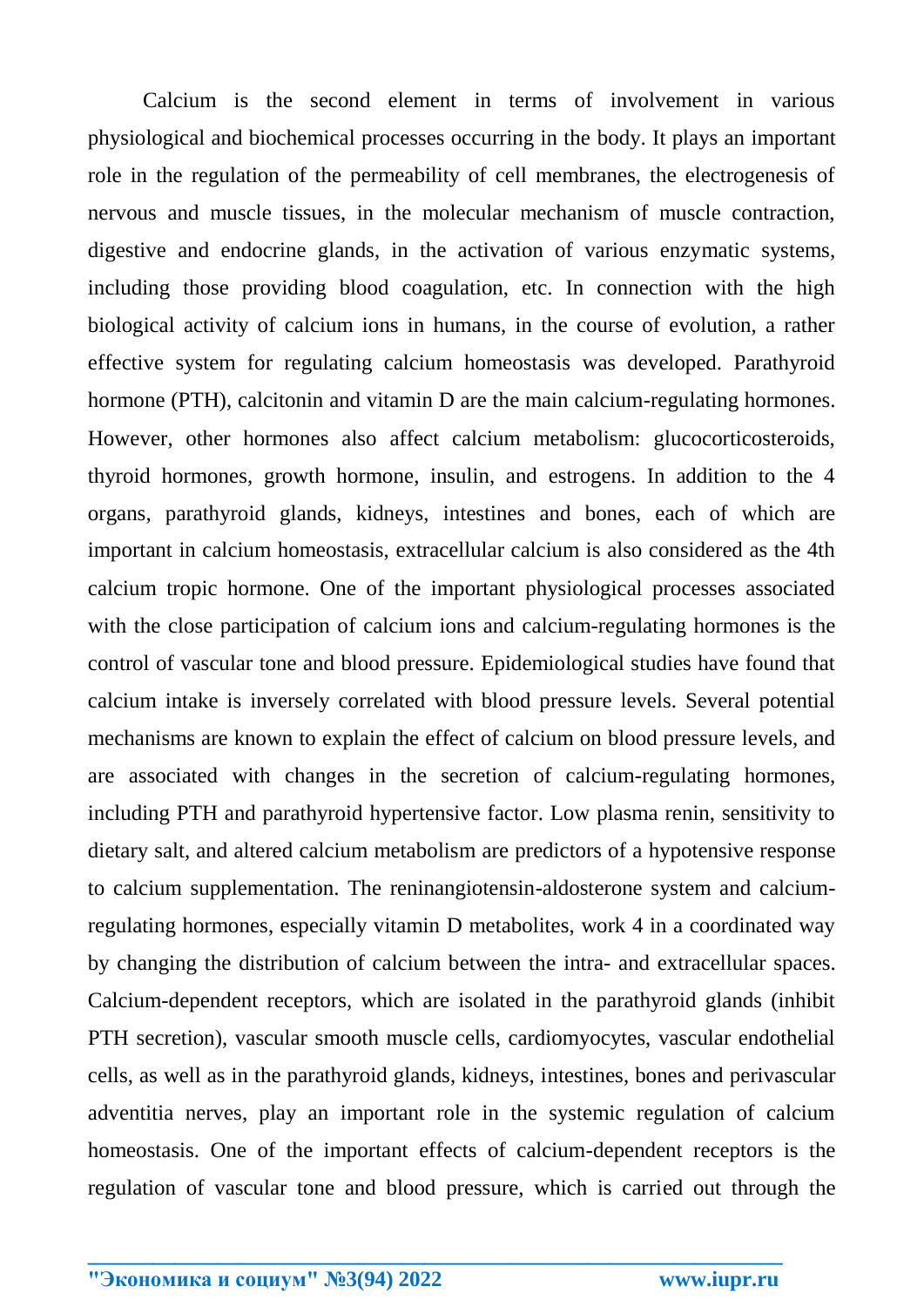modulation of calcium homeostasis. It has been shown that stimulation of these receptors causes the production of nitric oxide, which is a powerful vasodilator. Calcium-dependent receptors play an important role in extracellular calcium homeostasis by regulating the rate of PTH secretion and the rate of calcium reabsorption by the kidneys. It has also been found that calcium-dependent vascular endothelial receptors activate potassium channels, which results in potassium-induced hyperpolarization of SMC vessels. All this indicates that calcium-dependent receptors may play a physiological role in the modulation of blood pressure. In addition, increased expression in the heart of a protein containing calcium-dependent receptors was also noted during myocardial ischemia and reperfusion. Also, other studies have shown the importance of the expression of calcium-dependent receptors and their signaling mechanisms in understanding the physiology and pathophysiology of the cardiovascular system.

The daily requirement of calcium in adults is 0.8–1 g per day. Calcium is an important part of the body; its total content in the human body is about 1.4% (1000 g per 70 kg of body weight). The body of a newborn contains 30 g of calcium, the amount of which increases by the period of adulthood up to 1000-1200 g. To accumulate this amount, approximately 100 to 150 mg of calcium should remain from the diet daily during childhood. The peak is reached at puberty: 200 mg for women and 280 mg for men. Then there is a decrease of 10–30 mg per day (at maturity). The ability to retain a certain level of calcium is lost (becomes negative) in women after menopause and in men by the age of 65. Recommended requirements are based on the amount of dietary calcium needed to replace losses in intestinal secretions, urine and sweat, taking into account the efficiency of intestinal absorption. Most calcium (120 mg%) is found in milk and dairy products, for example, in cheese about 1000 mg% (mg% is a milligram of a substance per 100 g of product, conventionally taken as 100%). Almost 80% of all human calcium needs are met by dairy products. Nuts, bean curd, beans, horseradish, parsley, onions, apricots, dried apricots, apples, dried peaches, pears and sweet almonds are also sources of calcium. Calcium is found in foodstuffs mainly in the form of sparingly soluble salts

**\_\_\_\_\_\_\_\_\_\_\_\_\_\_\_\_\_\_\_\_\_\_\_\_\_\_\_\_\_\_\_\_\_\_\_\_\_\_\_\_\_\_\_\_\_\_\_\_\_\_\_\_\_\_\_\_\_\_\_\_\_\_\_\_**